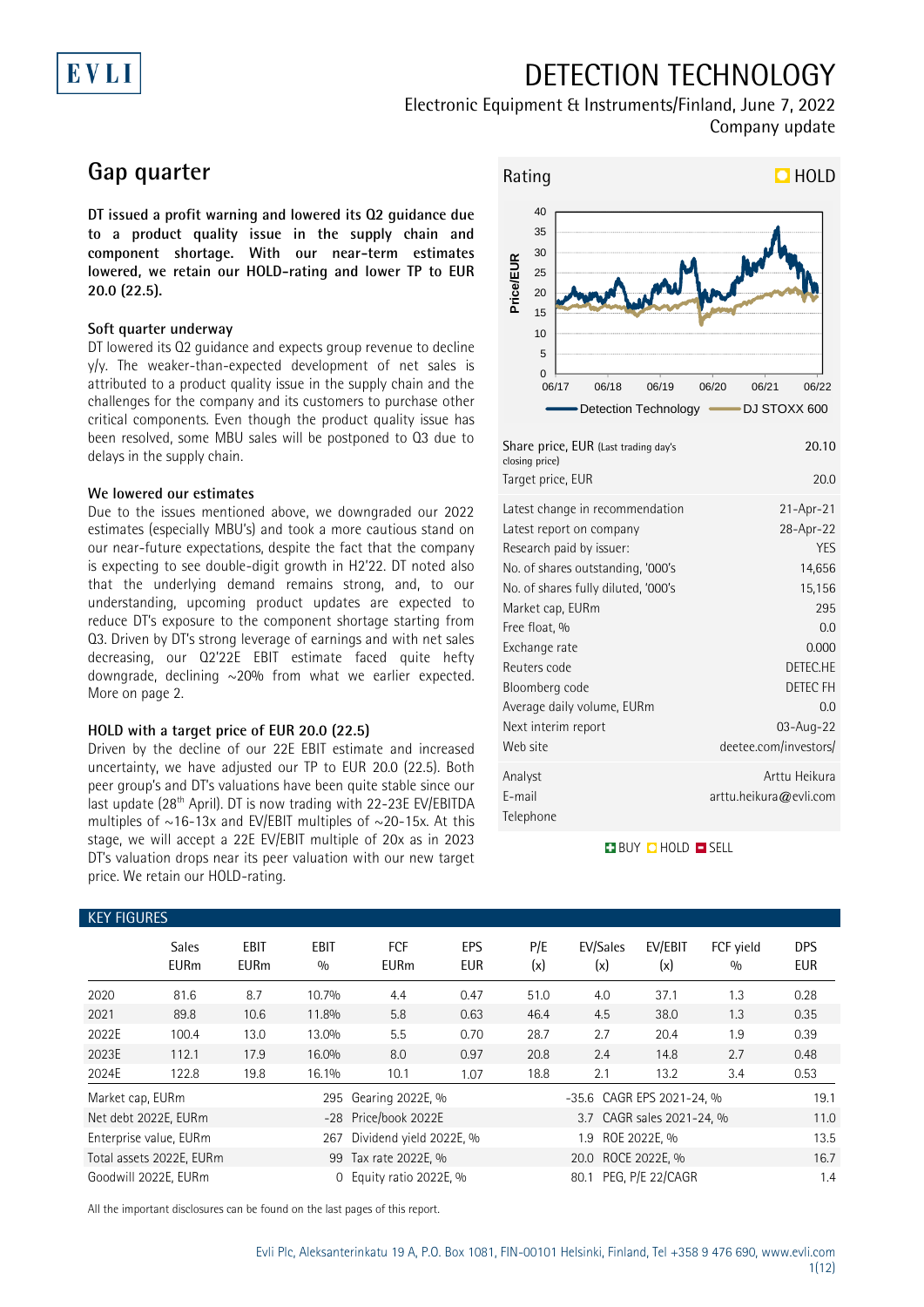## DETECTION TECHNOLOGY

### Electronic Equipment & Instruments/Finland, June 7, 2022

Company update

#### **Estimates**

We expect the transitory product quality in the supply chain and product delivery delays to have a multimillion impact on MBU's net sales. We estimate Q2 group net sales to decrease 4.8% y/y to EUR 22.4m. We also downgraded SBU's and IBU's Q2 topline estimates slightly due to increased uncertainty. We are expecting a 22% y/y decline in the MBU's Q2 net sales. We, however, slightly upgraded our Q3 estimates driven by some Q2 product deliveries postponing to Q3. Our 2022E group net sales estimate lands at EUR 100.4m, which represents an 11.7% y/y growth. With spot-priced component purchases continuing, R&D costs still above the normal level, and decreased net sales, we expect EBIT to decline y/y and amount to EUR 1.8m (8.1% margin). DT has high leverage on earnings and with the decline in net sales, also relatively profitability takes a notable hit. Our 22E EBIT estimate amounts to EUR 13.0, which is 13% of total net sales, implying an improvement from the comparison period.

Figure 1: Estimate revisions

| <b>Estimate</b> revisions |                | Q2'22E     |         | 2022E |
|---------------------------|----------------|------------|---------|-------|
| EURm                      | <b>Earlier</b> | <b>Now</b> | Earlier | Now.  |
| Net sales                 | 26.1           | 22.4       | 103.0   | 100.4 |
| <i>MBU</i>                | 13.2           | 10.6       | 53.2    | 51.7  |
| <i>SBU</i>                | 8.8            | 8.1        | 33.8    | 33.1  |
| IBU                       | 4.1            | 3.7        | 16.0    | 15.6  |
| <b>FBIT</b>               | 3.4            | 1.8        | 14.8    | 13.0  |

Source: Evli Research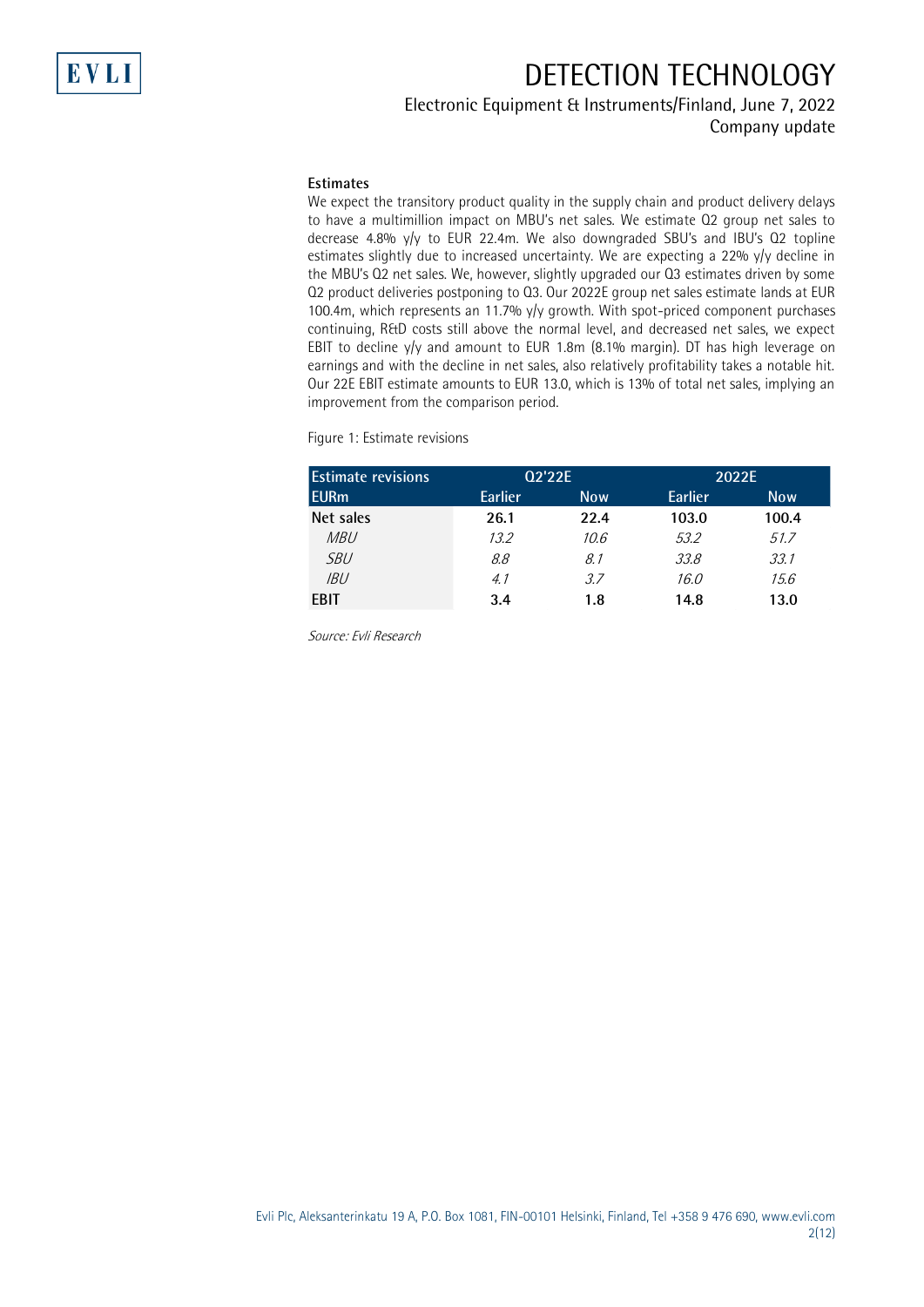

# DETECTION TECHNOLOGY

### Electronic Equipment & Instruments/Finland, June 7, 2022

Company update

Figure 2: Peer group valuation

|                                  | <b>Security</b> | <b>MCAP</b> | EBIT <sub>%</sub> |      | <b>EBITDA %</b> |      | ROCE <sub>%</sub> |      | <b>ROE %</b> |      | $DIV\%$ |       | Equity ratio % |      |
|----------------------------------|-----------------|-------------|-------------------|------|-----------------|------|-------------------|------|--------------|------|---------|-------|----------------|------|
|                                  | identifier      | <b>MEUR</b> | 22E               | 23E  | 22E             | 23E  | 22E               | 23E  | 22E          | 23E  | 22E     | 23E   | 22E            | 23E  |
| First Sensor AG                  | SIS-DE          | 544         |                   |      |                 |      |                   |      |              |      |         |       |                |      |
| Hamamatsu Photonics K.K.         | 6965-JP         | 7992        | 23.6              | 23.9 | 31.6            | 32.4 | 16.5              | 15.5 | 13.8         | 12.8 | 1.0     | 1.0   | 80.2           | 81.6 |
| OSI Systems, Inc.                | OSIS-US         | 1296        | 11.3              | 12.4 | 16.8            | 17.3 | 12.0              | 14.0 | 16.4         | 16.5 |         |       | 47.2           | 52.7 |
| Varex Imaging Corporation        | <b>VREX-US</b>  | 786         | 11.4              | 13.0 | 16.5            | 17.6 |                   |      |              |      |         |       |                |      |
| ams-OSRAM AG                     | AMS-CH          | 2631        | 9.8               | 12.0 | 19.1            | 21.6 | 7.3               | 8.6  | 9.1          | 10.5 | 0.0     | 0.1   | 35.9           | 36.7 |
| Analog Devices, Inc.             | ADI-US          | 75971       | 48.8              | 48.5 | 49.9            | 50.5 | 11.8              | 12.4 | 12.4         | 14.1 | 1.8     | 2.0   | 72.7           | 72.0 |
| Keysight Technologies Inc        | KFYS-US         | 23333       | 28.0              | 28.5 | 30.6            | 30.8 | 22.6              | 22.5 | 33.0         | 30.7 | 0.0     | 0.0   | 50.4           | 53.7 |
| National Instruments Corporation | <b>NATI-US</b>  | 4075        | 17.0              | 18.3 | 19.8            | 21.5 | 16.2              | 18.0 | 22.0         | 24.9 | 3.2     | 3.2   | 57.7           | 60.6 |
| Spectris plc                     | SXS-GB          | 3812        | 16.8              | 17.3 | 20.2            | 20.6 | 18.1              | 18.6 | 14.0         | 14.6 | 2.5     | 2.6   | 78.4           | 80.4 |
| Oxford Instruments plc           | OXIG-GB         | 1556        | 17.9              | 18.3 | 20.7            | 21.1 | 19.5              | 17.0 | 15.8         | 14.3 | 0.8     | 0.9   | 64.2           | 61.6 |
| Trimble Inc.                     | TRMB-US         | 15120       | 23.5              | 24.6 | 25.1            | 26.1 | 14.3              | 14.7 | 17.2         | 17.3 | 0.0     | 0.0   | 56.8           | 60.2 |
| Hexagon AB Class B               | HEXA.B-SE       | 30292       | 28.6              | 29.4 | 37.1            | 38.6 | 11.4              | 12.1 | 13.2         | 13.6 | 1.1     | 1.2   | 61.8           | 63.4 |
| <b>Thales SA</b>                 | HO-FR           | 24486       | 11.0              | 11.8 | 15.4            | 16.0 | 13.3              | 14.2 | 21.8         | 21.9 | 2.4     | 2.6   | 21.7           | 23.6 |
| Agfa-Gevaert NV                  | AGFB-BF         | 633         | 2.2               | 4.6  | 6.5             | 8.7  |                   |      | $-0.8$       | 4.4  | 0.0     | 0.0   | 36.3           | 38.3 |
| Konica Minolta, Inc.             | 4902-JP         | 1926        | 2.9               | 4.0  | 9.2             | 10.3 | 3.1               | 4.4  | 3.0          | 4.7  | 5.3     | 5.2   | 40.9           | 41.6 |
| Iray Technology Co., Ltd Class A | 688301-CN       | 4041        | 41.0              | 41.3 | 42.1            | 43.3 | 18.1              | 20.5 | 18.4         | 20.7 | 0.1     | 0.1   | 87.4           | 86.6 |
| Vieworks Co., Ltd                | 100120-KR       | 264         | 18.9              | 19.0 | 21.7            | 21.7 | 18.2              | 17.6 | 16.2         | 15.8 | 2.0     | 2.0   | 84.6           | 85.8 |
| Vaisala Oyj Class A              | VAIAS-FI        | 1543        | 13.8              | 14.2 | 18.3            | 18.6 | 21.7              | 23.1 | 22.5         | 22.1 | 1.7     | 1.9   | 55.7           | 60.9 |
| Peer Group Average               |                 | 11128       | 19.2              | 20.1 | 23.6            | 24.5 | 14.9              | 15.5 | 15.5         | 16.2 | 1.5     | 1.5   | 58.3           | 60.0 |
| Peer Group Median                |                 | 3221        | 17.0              | 18.3 | 20.2            | 21.5 | 16.2              | 15.5 | 16.0         | 15.2 | 1.1     | $1.2$ | 57.3           | 60.8 |
| Detection Technology (Evli est.) |                 | 295         | 13.0              | 10.6 | 16.2            | 13.9 | 16.7              | 20.9 | 13.5         | 17.1 | 1.9     | 2.4   | 80.1           | 79.4 |

|                                                | Security       | <b>MCAP</b> |       | EV/S    |       | EV/EBITDA |       | <b>EV/EBIT</b> |       | P/E   |        | Sales growth % | Net debt /               | <b>EBITDA</b> |
|------------------------------------------------|----------------|-------------|-------|---------|-------|-----------|-------|----------------|-------|-------|--------|----------------|--------------------------|---------------|
|                                                | identifier     | <b>MEUR</b> | 22E   | 23E     | 22E   | 23E       | 22E   | 23E            | 22E   | 23E   | 22E    | 23E            | 22E                      | 23E           |
| <b>First Sensor AG</b>                         | SIS-DE         | 544         |       |         |       |           |       |                |       |       |        |                |                          |               |
| Hamamatsu Photonics K.K.                       | 6965-JP        | 7992        | 4.8x  | 4.6x    | 15.2x | 14.2x     | 20.3x | 19.3x          | 28.1x | 27.3x | 14.9   | 2.3            | $-1.5$                   | $-1.7$        |
| OSI Systems, Inc.                              | OSIS-US        | 1296        | 1.4x  | 1.3x    | 8.5x  | 7.3x      | 12.5x | 10.2x          | 14.8x | 13.5x | 3.1    | 0.0            | 1.1                      | 0.6           |
| Varex Imaging Corporation                      | <b>VREX-US</b> | 786         |       |         |       |           |       |                | 20.8x | 15.2x | 3.2    | 6.2            |                          |               |
| ams-OSRAM AG                                   | AMS-CH         | 2631        | 0.9x  | 1.0x    | 4.9x  | 4.5x      | 9.7x  | 8.2x           | 9.6x  | 7.8x  | $-3.6$ | $-2.1$         | 1.8                      | 1.7           |
| Analog Devices, Inc.                           | ADI-US         | 75971       | 7.7x  | 7.2x    | 15.4x | 14.2x     | 15.7x | 14.7x          | 17.8x | 16.3x | 60.8   | 6.4            | 0.8                      | 0.6           |
| Keysight Technologies Inc                      | KEYS-US        | 23333       | 4.9x  | 4.5x    | 15.9x | 14.7x     | 17.4x | 15.9x          | 20.6x | 19.0x | 7.7    | 5.4            | $-0.3$                   | $-0.6$        |
| National Instruments Corporation               | NATI-US        | 4075        | 2.8x  | 2.6x    | 14.4x | 12.3x     | 16.7x | 14.4x          | 17.4x | 15.2x | 13.4   | 0.0            | 0.4                      | 0.3           |
| Spectris plc                                   | SXS-GB         | 3812        | 2.4x  | 2.3x    | 12.0x | 11.0x     | 14.4x | 13.1x          | 19.3x | 17.6x | $-2.0$ | 4.5            | $-0.6$                   | $-0.8$        |
| Oxford Instruments plc                         | OXIG-GB        | 1556        | 3.4x  | 3.3x    | 16.6x | 15.4x     | 19.2x | 17.7x          | 26.3x | 24.9x | 6.1    | 4.3            | $-0.6$                   | $-0.8$        |
| Trimble Inc.                                   | TRMB-US        | 15120       | 4.5x  | 4.0x    | 18.0x | 15.5x     | 19.3x | 16.4x          | 24.2x | 21.1x | 5.9    | 8.0            | 0.5                      | $-0.2$        |
| Hexagon AB Class B                             | HEXA.B-SE      | 30292       | 6.6x  | 5.9x    | 17.7x | 15.3x     | 23.0x | 20.1x          | 26.0x | 23.4x | 17.6   | 8.8            | 1.3                      | 0.8           |
| <b>Thales SA</b>                               | HO-FR          | 24486       | 1.4x  | 1.3x    | 9.2x  | 7.9x      | 12.9x | 10.7x          | 16.6x | 15.0x | 6.1    | 7.2            | 0.0                      | $-0.5$        |
| Agfa-Gevaert NV                                | AGFB-BE        | 633         | 0.3x  | 0.3x    | 4.5x  | 3.2x      | 13.3x | 6.0x           |       | 18.2x | 3.3    | 2.3            | $-0.9$                   | $-0.7$        |
| Konica Minolta. Inc.                           | 4902-JP        | 1926        | 0.5x  | 0.5x    | 5.6x  | 4.9x      | 17.9x | 12.5x          | 14.3x | 9.3x  | 6.8    | 2.1            | 3.0                      | 2.5           |
| Iray Technology Co., Ltd Class A               | 688301-CN      | 4041        |       |         |       |           |       |                | 47.5x | 35.0x | 39.6   | 36.8           |                          |               |
| Vieworks Co., Ltd                              | 100120-KR      | 264         | 1.5x  | 1.4x    | 7.1x  | 6.4x      | 8.2x  | 7.3x           | 10.7x | 9.7x  | 12.3   | 9.7            | $-1.1$                   | $-1.1$        |
| Vaisala Oyi Class A                            | VAIAS-FI       | 1543        | 3.1x  | 2.8x    | 16.7x | 15.1x     | 22.2x | 19.7x          | 27.9x | 25.3x | 12.3   | 6.5            | $-0.6$                   | $-0.9$        |
| Peer Group Average                             |                | 11128       | 3.1x  | 2.9x    | 12.1x | 10.8x     | 16.2x | 13.7x          | 21.4x | 18.5x | 12.2   | 7.2            | 0.2                      | 0.0           |
| Peer Group Median                              |                | 3221        | 2.8x  | 2.6x    | 14.4x | 12.3x     | 16.7x | 14.4x          | 19.9x | 17.6x | 6.8    | 6.2            | 0.0                      | $-0.5$        |
| Detection Technology (Evli est.)               |                | 295         | 2.7x  | 2.4x    | 16.4x | 13.0x     | 20.4x | 14.8x          | 28.7x | 20.8x | 10.1   | 10.4           | $-1.7$                   | $-1.5$        |
| Premium/discount relative to peer group median |                |             | $-6%$ | $-1196$ | 14%   | 5%        | 23%   | 3%             | 44%   | 18%   |        |                |                          |               |
| Source: Factset. Evli Research                 |                |             |       |         |       |           |       |                |       |       |        |                | Updated on June 7th 2022 |               |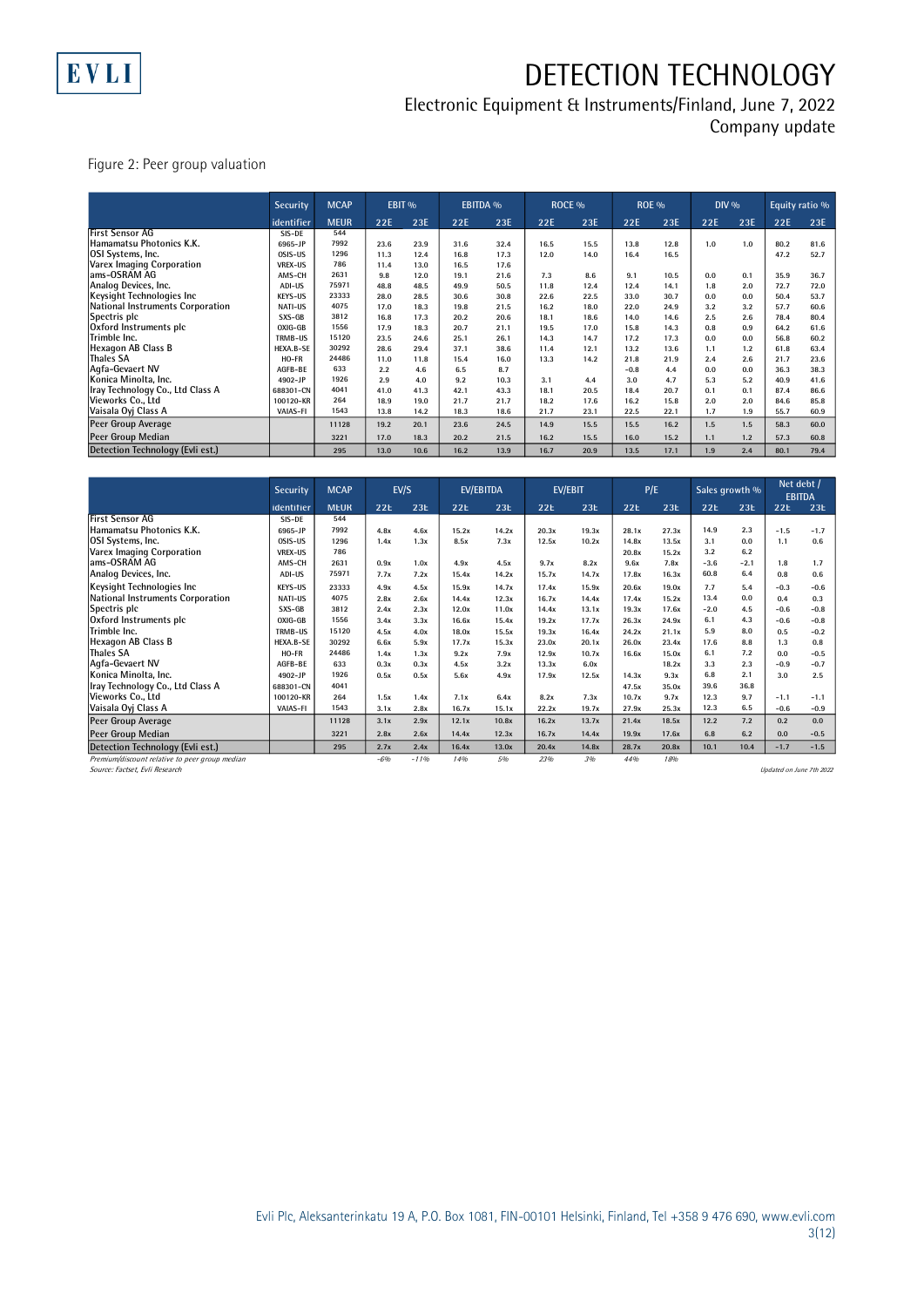## Electronic Equipment & Instruments/Finland, June 7, 2022

Company update

| VALUATION RESULTS        | <b>BASE CASE DETAILS</b>   | VALUATION ASSUMPTIONS  | ASSUMPTIONS FOR WACC           |      |
|--------------------------|----------------------------|------------------------|--------------------------------|------|
| Current share price      | 20.10 PV of Free Cash Flow | 90 Long-term growth, % | 5.0 Risk-free interest rate, % | 2.25 |
| DCF share value          | 26.63 PV of Horizon value  | 278 WACC, %            | 8.5 Market risk premium, %     | 5.8  |
| Share price potential, % | 32.5 Unconsolidated equity | 0 Spread, %            | 0.0 Debt risk premium, %       | 2.8  |
| Maximum value            | 26.6 Marketable securities | 30 Minimum WACC, %     | 8.5 Equity beta coefficient    | 1.10 |
| Minimum value            | 26.6 Debt - dividend       | -7 Maximum WACC, %     | 8.5 Target debt ratio, %       | 20   |
| Horizon value, %         | 75.6 Value of stock        | 390 Nr of shares, Mn   | 14.7 Effective tax rate, %     | 20   |

|          |             |          |          |              |          |             |              |          |          |          | Horizon |
|----------|-------------|----------|----------|--------------|----------|-------------|--------------|----------|----------|----------|---------|
| 90       | 100         | 112      | 123      | 133          | 141      | 148         | 155          | 163      | 171      | 179      | 188     |
| 10.1     | 11.8        | 11.7     | 9.5      | 8.0          | 6.0      | 5.0         | 5.0          | 5.0      | 5.0      | 5.0      | 5.0     |
| 11       | 13          | 18       | 20       | 23           | 24       | 25          | 26           | 28       | 29       | 30       | 32      |
| 11.8     | 13.0        | 16.0     | 16.1     | 17.0         | 17.0     | 17.0        | 17.0         | 17.0     | 17.0     | 17.0     | 17.0    |
| 3        | 3           | 3        | 3        | 3            | 3        | 4           | 4            | 4        | 4        | 4        |         |
| 14       | 16          | 20       | 23       | 26           | 27       | 29          | 30           | 32       | 33       | 35       |         |
| - 1      | $-3$        | $-4$     | $-4$     | $-5$         | $-5$     | $-5$        | $-5$         | $-6$     | $-6$     | $-6$     |         |
| $-6$     | $-5$        | $-5$     | $-5$     | $-4$         | $-3$     | $-3$        | $-3$         | $-3$     | $-4$     | $-4$     |         |
| 41.3     | 41.5        | 41.7     | 41.8     | 41.9         | 42.0     | 42.1        | 42.1         | 42.2     | 42.2     | 42.3     |         |
| $\Omega$ | $\mathbf 0$ | 0        | 0        | $\mathbf{0}$ | $\Omega$ | 0           | $\Omega$     | $\Omega$ | $\Omega$ | $\Omega$ |         |
| $-1$     | $-3$        | $-4$     | $-4$     | $-4$         | $-4$     | $-4$        | $-4$         | $-5$     | $-5$     | $-5$     |         |
| 1.5      | 3.4         | 3.2      | 3.1      | 3.0          | 2.9      | 2.8         | 2.8          | 2.8      | 2.8      | 2.8      |         |
| $\Omega$ | $\mathbf 0$ | 0        | $\Omega$ | 0            | $\Omega$ | $\mathbf 0$ | 0            | $\Omega$ | $\Omega$ | $\Omega$ |         |
| $\Omega$ | 0           | $\Omega$ | $\Omega$ | 0            | 0        | 0           | $\Omega$     | 0        | 0        | 0        |         |
| $\Omega$ | 0           | 0        | $\Omega$ | 0            | $\Omega$ | $\Omega$    | $\mathbf{0}$ | $\Omega$ | 0        | 0        |         |
| 5        | 6           | 8        | 10       | 13           | 15       | 16          | 17           | 18       | 19       | 20       | 605     |
|          | 5           | 7        | 8        | 10           | 10       | 10          | 10           | 10       | 9        | 9        | 278     |
|          |             |          |          |              |          |             |              |          |          |          |         |
|          | 5           | 7        | 8        | 10           | 10       | 10          | 10           | 10       | 9        | 9        | 278     |
|          | 5           | 7        | 8        | 10           | 10       | 10          | 10           | 10       | 9        | 9        | 278     |
|          | 2021        | 2022E    | 2023E    | 2024E        | 2025E    | 2026E       | 2027E        | 2028E    | 2029E    | 2030E    | 2031E   |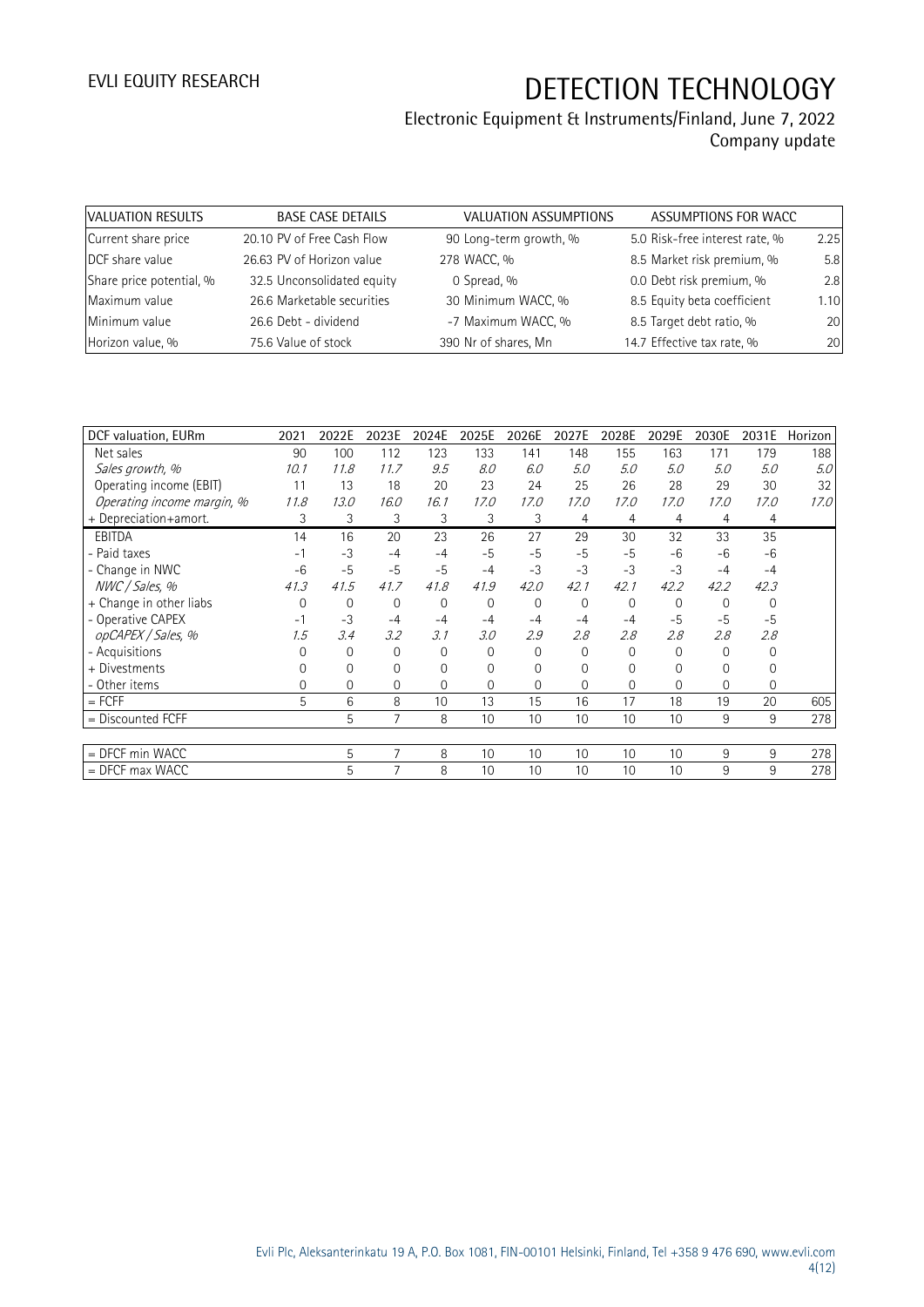### Electronic Equipment & Instruments/Finland, June 7, 2022 Company update

| <b>INTERIM FIGURES</b>               |         |         |        |        |        |        |         |         |         |        |        |        |
|--------------------------------------|---------|---------|--------|--------|--------|--------|---------|---------|---------|--------|--------|--------|
| EVLI ESTIMATES, EURm                 | 202101  | 202102  | 202103 | 202104 | 2021   | 202201 | 2022Q2E | 2022Q3E | 2022Q4E | 2022E  | 2023E  | 2024E  |
| Net sales                            | 18.3    | 23.5    | 23.2   | 24.7   | 89.8   | 20.3   | 22.4    | 29.6    | 28.1    | 100.4  | 112.1  | 122.8  |
| EBITDA                               | 1.4     | 4.6     | 4.1    | 3.8    | 13.9   | 2.3    | 2.6     | 6.3     | 5.0     | 16.2   | 20.4   | 22.6   |
| EBITDA margin (%)                    | 7.6     | 19.7    | 17.6   | 15.2   | 15.4   | 11.4   | 11.7    | 21.4    | 17.7    | 16.2   | 18.2   | 18.4   |
| EBIT                                 | 1.4     | 3.0     | 3.3    | 3.0    | 10.6   | 1.5    | 1.8     | 5.5     | 4.2     | 13.0   | 17.9   | 19.8   |
| EBIT margin (%)                      | 7.6     | 12.6    | 14.1   | 12.0   | 11.8   | 7.4    | 8.1     | 18.7    | 14.9    | 13.0   | 16.0   | 16.1   |
| Net financial items                  | 0.3     | $-0.1$  | 0.2    | 0.3    | 0.8    | 0.1    | $-0.1$  | $-0.1$  | $-0.1$  | $-0.2$ | $-0.2$ | $-0.2$ |
| Pre-tax profit                       | 1.7     | 2.9     | 3.5    | 3.3    | 11.4   | 1.6    | 1.7     | 5.4     | 4.1     | 12.8   | 17.7   | 19.6   |
| Tax                                  | $-0.5$  | $-0.6$  | $-0.6$ | $-0.5$ | $-2.1$ | $-0.3$ | $-0.3$  | $-1.1$  | $-0.8$  | $-2.6$ | $-3.5$ | $-3.9$ |
| Tax rate (%)                         | 26.6    | 19.4    | 18.0   | 14.3   | 18.6   | 20.0   | 20.0    | 20.0    | 20.0    | 20.0   | 20.0   | 20.0   |
| Net profit                           | 1.2     | 2.3     | 2.8    | 2.8    | 9.3    | 1.3    | 1.4     | 4.3     | 3.3     | 10.3   | 14.2   | 15.6   |
| EPS                                  | 0.09    | 0.16    | 0.19   | 0.19   | 0.63   | 0.09   | 0.09    | 0.30    | 0.22    | 0.70   | 0.97   | 1.07   |
| EPS adjusted (diluted no. of shares) | 0.08    | 0.15    | 0.19   | 0.19   | 0.61   | 0.08   | 0.09    | 0.29    | 0.22    | 0.68   | 0.94   | 1.03   |
| Dividend per share                   | 0.00    | 0.00    | 0.00   | 0.00   | 0.35   | 0.00   | 0.00    | 0.00    | 0.00    | 0.39   | 0.48   | 0.53   |
| SALES, EURm                          |         |         |        |        |        |        |         |         |         |        |        |        |
| <b>MBU</b>                           | 10.1    | 13.6    | 11.9   | 13.6   | 49.2   | 10.5   | 10.6    | 15.8    | 14.8    | 51.7   | 56.1   | 60.6   |
| SBU                                  | 5.8     | 6.9     | 7.5    | 7.8    | 27.9   | 6.3    | 8.1     | 9.3     | 9.4     | 33.1   | 38.4   | 43.0   |
| <b>IBU</b>                           | 2.4     | 3.1     | 3.8    | 3.4    | 12.7   | 3.5    | 3.7     | 4.5     | 3.9     | 15.6   | 17.6   | 19.2   |
| Total                                | 18.3    | 23.5    | 23.2   | 24.7   | 89.8   | 20.3   | 22.4    | 29.6    | 28.1    | 100.4  | 112.1  | 122.8  |
| SALES GROWTH, Y/Y %                  |         |         |        |        |        |        |         |         |         |        |        |        |
| <b>MBU</b>                           | 20.2    | 37.0    | 18.8   | 24.3   | 25.2   | 4.1    | $-21.9$ | 32.3    | 9.2     | 5.2    | 8.5    | 8.0    |
| <b>SBU</b>                           | $-38.0$ | $-11.7$ | 0.2    | 26.5   | $-9.2$ | 8.1    | 17.7    | 24.8    | 21.3    | 18.6   | 16.1   | 12.0   |
| <b>IBU</b>                           | 9.9     | $-10.4$ | 21.5   | 21.7   | 9.9    | 47.0   | 19.9    | 16.8    | 13.2    | 22.3   | 12.8   | 9.0    |
| Total                                | $-8.2$  | 11.4    | 12.5   | 24.6   | 10.1   | 11.0   | $-4.8$  | 27.3    | 13.6    | 11.8   | 11.7   | 9.5    |
| EBIT, EURm                           |         |         |        |        |        |        |         |         |         |        |        |        |
| <b>MBU</b>                           | 0.0     | 0.0     | 0.0    | 0.0    | 0.0    | 0.0    | 0.0     | 0.0     | 0.0     | 0.0    | 0.0    | 9.8    |
| SBU                                  | 0.0     | 0.0     | 0.0    | 0.0    | 0.0    | 0.0    | 0.0     | 0.0     | 0.0     | 0.0    | 0.0    | 6.9    |
| <b>IBU</b>                           | 0.0     | 0.0     | 0.0    | 0.0    | 0.0    | 0.0    | 0.0     | 0.0     | 0.0     | 0.0    | 0.0    | 3.1    |
| Group                                | 1.4     | 3.0     | 3.3    | 3.0    | 10.6   | 1.5    | 1.8     | 5.5     | 4.2     | 13.0   | 17.9   | 0.0    |
| Total                                | 1.4     | 3.0     | 3.3    | 3.0    | 10.6   | 1.5    | 1.8     | 5.5     | 4.2     | 13.0   | 17.9   | 19.8   |
| EBIT margin, %                       |         |         |        |        |        |        |         |         |         |        |        |        |
| <b>MBU</b>                           | 0.0     | 0.0     | 0.0    | 0.0    | 0.0    | 0.0    | 0.0     | 0.0     | 0.0     | 0.0    | 0.0    | 16.1   |
| <b>SBU</b>                           | 0.0     | 0.0     | 0.0    | 0.0    | 0.0    | 0.0    | 0.0     | 0.0     | 0.0     | 0.0    | 0.0    | 16.1   |
| <b>IBU</b>                           | 0.0     | 0.0     | 0.0    | 0.0    | 0.0    | 0.0    | 0.0     | 0.0     | 0.0     | 0.0    | 0.0    | 16.1   |
| Total                                | 7.6     | 12.6    | 14.1   | 12.0   | 11.8   | 7.4    | 8.1     | 18.7    | 14.9    | 13.0   | 16.0   | 16.1   |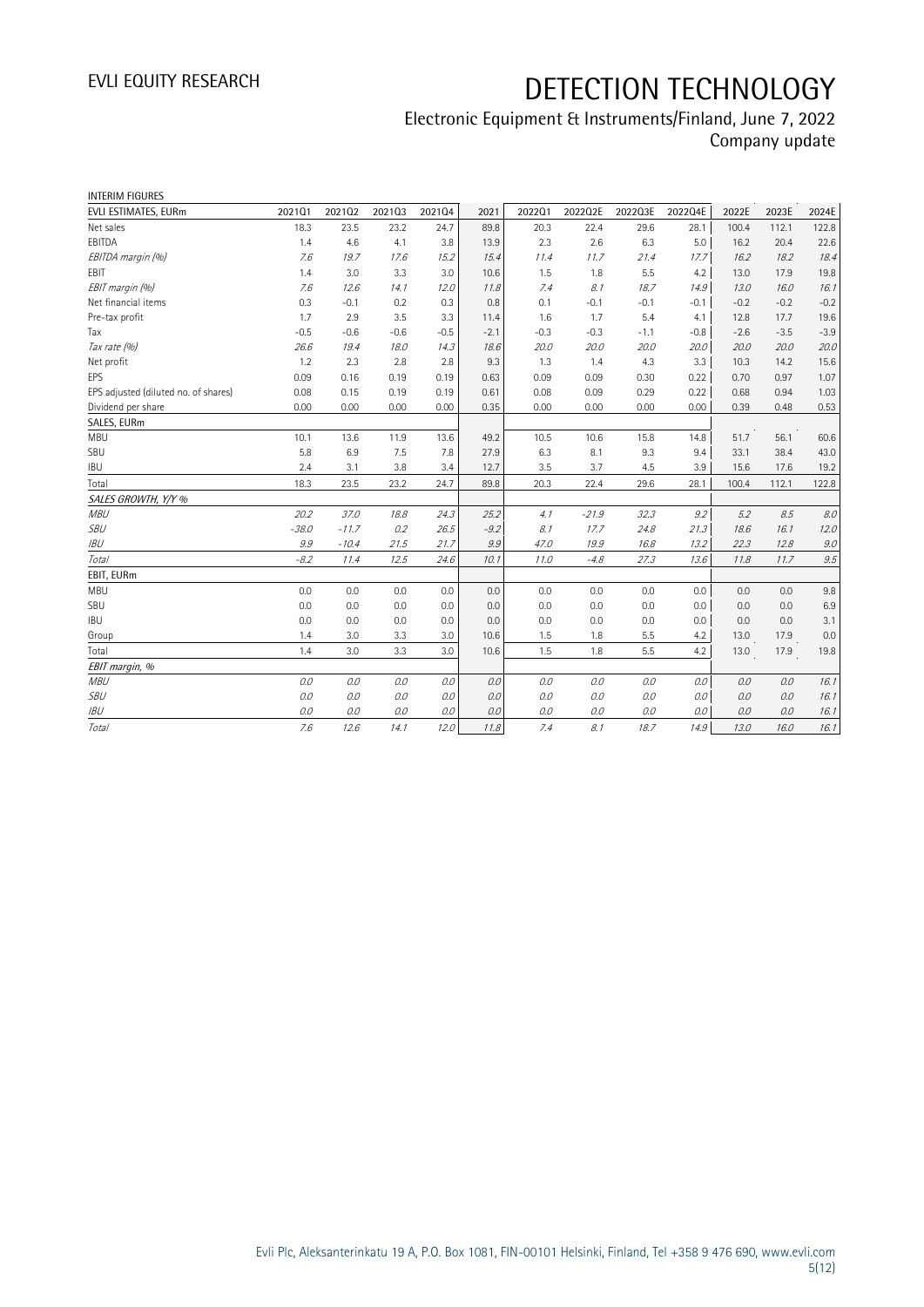### Electronic Equipment & Instruments/Finland, June 7, 2022 Company update

| INCOME STATEMENT, EURm                   | 2017                | 2018           | 2019                | 2020           | 2021           | 2022E               | 2023E          | 2024E               |
|------------------------------------------|---------------------|----------------|---------------------|----------------|----------------|---------------------|----------------|---------------------|
| Sales                                    | 89.0                | 93.9           | 102.5               | 81.6           | 89.8           | 100.4               | 112.1          | 122.8               |
| Sales growth (%)                         | 17.9                | 5.5            | 9.2                 | $-20.4$        | 10.1           | 11.8                | 11.7           | 9.5                 |
| EBITDA                                   | 22.1                | 20.9           | 19.9                | 11.9           | 13.9           | 16.2                | 20.4           | 22.6                |
| EBITDA margin (%)                        | 24.9                | 22.3           | 19.5                | 14.6           | 15.4           | 16.2                | 18.2           | 18.4                |
| Depreciation                             | $-2.2$              | $-2.4$         | $-2.9$              | $-3.2$         | $-3.3$         | $-3.2$              | $-2.5$         | $-2.8$              |
| EBITA                                    | 19.9                | 18.5           | 17.0                | 8.7            | 10.6           | 13.0                | 17.9           | 19.8                |
| Goodwill amortization / writedown        | 0.0                 | 0.0            | 0.0                 | 0.0            | 0.0            | 0.0                 | 0.0            | 0.0                 |
| EBIT                                     | 19.9                | 18.5           | 17.0                | 8.7            | 10.6           | 13.0                | 17.9           | 19.8                |
| EBIT margin (%)                          | 22.4                | 19.7           | 16.6                | 10.7           | 11.8           | 13.0                | 16.0           | 16.1                |
| <b>Reported EBIT</b>                     | 19.9                | 18.5           | 17.0                | 8.7            | 10.6           | 13.0                | 17.9           | 19.8                |
| EBIT margin (reported) (%)               | 22.4                | 19.7           | 16.6                | 10.7           | 11.8           | 13.0                | 16.0           | 16.1                |
| Net financials                           | $-0.5$              | $-0.1$         | $-1.0$              | $-0.6$         | 0.8            | $-0.2$              | $-0.2$         | $-0.2$              |
| Pre-tax profit                           | 19.4                | 18.4           | 16.0                | 8.1            | 11.4           | 12.8                | 17.7           | 19.6                |
| Taxes                                    | $-4.2$              | $-3.6$         | $-3.6$              | $-1.4$         | $-2.1$         | $-2.6$              | $-3.5$         | $-3.9$              |
| Minority shares                          | 0.0                 | 0.0            | 0.0                 | 0.0            | 0.0            | 0.0                 | 0.0            | 0.0                 |
| Net profit                               | 15.2                | 14.9           | 12.5                | 6.7            | 9.3            | 10.3                | 14.2           | 15.6                |
| Cash NRIs                                | 0.0                 | 0.0            | 0.0                 | 0.0            | 0.0            | 0.0                 | 0.0            | 0.0                 |
| Non-cash NRIs                            | 0.0                 | 0.0            | 0.0                 | 0.0            | 0.0            | 0.0                 | 0.0            | 0.0                 |
| <b>BALANCE SHEET, EURm</b>               |                     |                |                     |                |                |                     |                |                     |
| Assets                                   |                     |                |                     |                |                |                     |                |                     |
| Fixed assets                             | 6                   | $9\,$          | 10                  | 10             | 9              | 9                   | 10             | 11                  |
| Goodwill                                 | $\mathbb O$         | $\mathbf 0$    | $\mathbf 0$         | $\mathbf 0$    | $\mathbf 0$    | $\mathsf{O}\xspace$ | $\mathbf 0$    | $\mathbf 0$         |
| Right of use assets                      | $\mathbb O$         | $\mathbf 0$    | $\mathbf 0$         | $\mathbf 0$    | $\mathbf 0$    | $\mathsf{O}\xspace$ | $\mathbf 0$    | $\mathbf 0$         |
| Inventory                                | $9\,$               | 13             | 14                  | 16             | 22             | 25                  | 28             | 30                  |
| Receivables                              | 21                  | 27             | 27                  | 25             | 31             | 35                  | 39             | 43                  |
| Liquid funds                             | 27                  | 22             | 26                  | 25             | 30             | 30                  | 34             | 37                  |
| Total assets                             | 62                  | 71             | 77                  | 76             | 92             | 99                  | 111            | 121                 |
| Liabilities                              |                     |                |                     |                |                |                     |                |                     |
| Shareholder's equity                     | 42                  | 51             | 58                  | 58             | 74             | 79                  | 87             | 96                  |
| Minority interest                        | $\mathsf{O}\xspace$ | $\mathbf 0$    | $\mathbf 0$         | $\mathbf 0$    | $\mathbf 0$    | 0                   | $\mathbf 0$    | $\mathsf{O}\xspace$ |
| Convertibles                             | $\mathbb O$         | $\mathbf 0$    | $\mathbf 0$         | $\mathbf 0$    | $\mathbf 0$    | $\mathsf{O}\xspace$ | $\mathbf 0$    | $\mathbf 0$         |
| Lease liabilities                        | $\mathsf{O}\xspace$ | $\mathbf 0$    | $\mathbf 0$         | $\mathbf 0$    | $\mathbf 0$    | $\mathsf{O}\xspace$ | $\mathbf 0$    | $\mathbf 0$         |
| Deferred taxes                           | $\mathbf 0$         | $\overline{0}$ | $\mathbf{0}$        | $\mathbf 0$    | $\overline{0}$ | $\mathbf 0$         | $\mathbf{0}$   | $\overline{0}$      |
| Interest bearing debt                    | 5                   | $\overline{4}$ | $\,6\,$             | 6              | $\overline{2}$ | $\overline{2}$      | $\sqrt{3}$     | $\sqrt{3}$          |
| Non-interest bearing current liabilities | 15                  | 15             | 12                  | 11             | 15             | 16                  | 18             | 20                  |
| Other interest-free debt                 | $\overline{1}$      | $\mathbf 0$    | $\mathbf{1}$        | $\mathbf{1}$   | $\overline{2}$ | $\overline{2}$      | $\overline{2}$ | $\overline{2}$      |
| Total liabilities                        | 62                  | 71             | 77                  | 76             | 92             | 99                  | 111            | 121                 |
| CASH FLOW, EURm                          |                     |                |                     |                |                |                     |                |                     |
| + EBITDA                                 | 22                  | 21             | 20                  | 12             | 14             | 16                  | 20             | 23                  |
| - Net financial items                    | 11                  | $\mathbf 0$    | $-1$                | $-1$           | $\mathbf{1}$   | $\mathsf{O}\xspace$ | $\mathbf 0$    | $\mathbf 0$         |
| - Taxes                                  | $-3$                | $-5$           | $-5$                | $-3$           | $-1$           | $-3$                | $-4$           | $-4$                |
| - Increase in Net Working Capital        | $\overline{1}$      | $-10$          | $-2$                | $\mathbf 0$    | $-6$           | $-5$                | $-5$           | $-5$                |
| $+/-$ Other                              | $-12$               | $\mathbf 0$    | $\mathsf{O}\xspace$ | $-1$           | $\mathbf 0$    | $\mathsf{O}\xspace$ | $\mathbf 0$    | $\mathbf 0$         |
| = Cash flow from operations              | 19                  | $\,6\,$        | 12                  | 8              | $\overline{7}$ | 9                   | 12             | 14                  |
| - Capex                                  | $-2$                | $-5$           | $-4$                | $-3$           | $-1$           | $-3$                | $-4$           | $-4$                |
| - Acquisitions                           | $\mathbf 0$         | $\mathbf 0$    | $\mathbf{0}$        | $\mathbf 0$    | $\mathbf 0$    | $\mathbf 0$         | $\mathbf{0}$   | $\mathbb O$         |
| + Divestments                            | $\mathbb O$         | $\mathbf 0$    | $\mathsf{O}\xspace$ | $\mathbf 0$    | $\mathbf 0$    | $\mathsf{O}\xspace$ | $\mathbf 0$    | $\mathbf 0$         |
| = Free cash flow                         | 17                  | $\mathbf{1}$   | 8                   | $\overline{4}$ | $\,6$          | 5                   | 8              | 10                  |
| +/- New issues/buybacks                  | $-1$                | $\mathbf 0$    | $\mathbf 0$         | $-1$           | 10             | $\mathbf 0$         | $\mathbf 0$    | $\mathbf 0$         |
| - Paid dividend                          | $-3$                | -5             | $-5$                | -5             | $-4$           | -5                  | -6             | $-7$                |
| $+/-$ Other                              | $-2$                | $\mathbf 0$    | $\overline{2}$      | $\mathbf{1}$   | $-7$           | 0                   | $\mathbf{1}$   | $\mathbf 0$         |
| Change in cash                           | 11                  | $-4$           | $\overline{4}$      | $-1$           | 5              | $\mathbf 0$         | $\overline{4}$ | 3                   |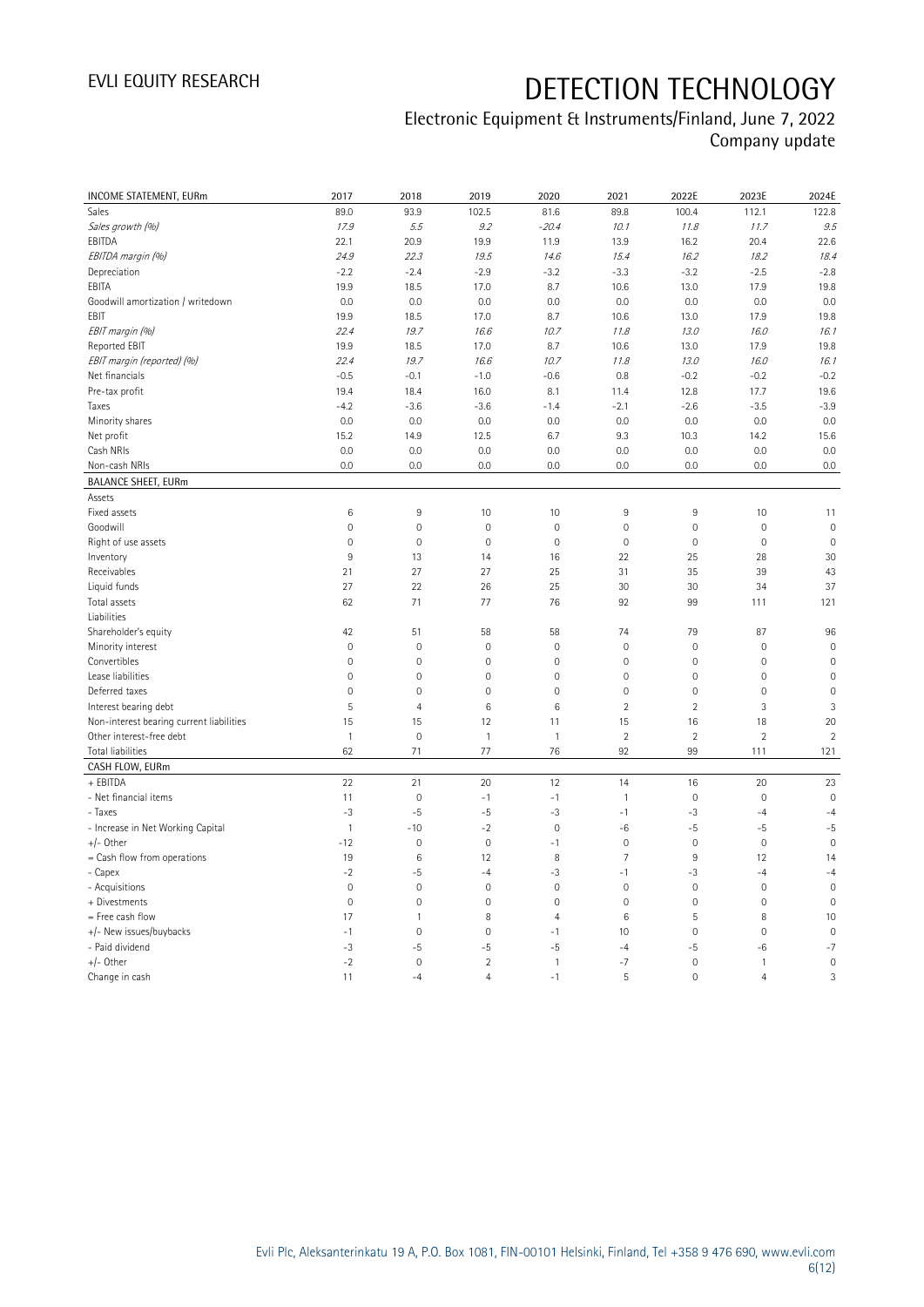### Electronic Equipment & Instruments/Finland, June 7, 2022 Company update

| <b>KEY FIGURES</b>                             | 2018    | 2019    | 2020           | 2021    | 2022E   | 2023E   | 2024E   |
|------------------------------------------------|---------|---------|----------------|---------|---------|---------|---------|
| M-cap                                          | 224     | 368     | 344            | 429     | 295     | 295     | 295     |
| Net debt (excl. convertibles)                  | $-18$   | $-20$   | $-19$          | $-28$   | $-28$   | $-30$   | $-33$   |
| Enterprise value                               | 206     | 348     | 324            | 402     | 267     | 264     | 261     |
| Sales                                          | 94      | 103     | 82             | 90      | 100     | 112     | 123     |
| EBITDA                                         | 21      | 20      | 12             | 14      | 16      | 20      | 23      |
| EBIT                                           | 19      | 17      | 9              | 11      | 13      | 18      | 20      |
| Pre-tax                                        | 18      | 16      | 8              | 11      | 13      | 18      | 20      |
| Earnings                                       | 15      | 12      | $\overline{7}$ | 9       | 10      | 14      | 16      |
| Equity book value (excl. minorities)           | 51      | 58      | 58             | 74      | 79      | 87      | 96      |
| Valuation multiples                            |         |         |                |         |         |         |         |
| EV/sales                                       | 2.2     | 3.4     | 4.0            | 4.5     | 2.7     | 2.4     | 2.1     |
| EV/EBITDA                                      | 9.8     | 17.4    | 27.3           | 29.0    | 16.4    | 13.0    | 11.6    |
| EV/EBITA                                       | 11.1    | 20.4    | 37.1           | 38.0    | 20.4    | 14.8    | 13.2    |
| EV/EBIT                                        | 11.1    | 20.4    | 37.1           | 38.0    | 20.4    | 14.8    | 13.2    |
| EV/OCF                                         | 33.6    | 30.0    | 43.1           | 56.4    | 30.0    | 22.8    | 18.9    |
| EV/FCFF                                        | 142.7   | 41.7    | 65.2           | 78.5    | 47.2    | 32.3    | 25.5    |
| P/FCFE                                         | 162.4   | 48.7    | 77.4           | 74.5    | 53.7    | 36.6    | 29.3    |
| P/E                                            | 15.1    | 29.5    | 51.0           | 46.4    | 28.7    | 20.8    | 18.8    |
| P/B                                            | 4.4     | 6.3     | 5.9            | 5.8     | 3.7     | 3.4     | 3.1     |
| Target EV/EBITDA                               | 0.0     | 0.0     | 0.0            | O.O     | 16.3    | 12.9    | 11.5    |
| Target EV/EBIT                                 | O.O     | 0.0     | 0.0            | 0.0     | 20.3    | 14.7    | 13.1    |
| Target EV/FCF                                  | 0.0     | $O.O$   | 0.0            | $O.O$   | 48.3    | 32.6    | 25.8    |
| Target P/B                                     | $0.0\,$ |         |                |         | 3.7     |         |         |
|                                                | 0.0     | 0.0     | 0.0            | 0.0     |         | 3.4     | 3.1     |
| Target P/E                                     |         | 0.0     | 0.0            | 0.0     | 29.5    | 21.4    | 19.4    |
| Per share measures                             |         |         |                | 14,656  | 14,656  | 14,656  |         |
|                                                |         |         |                |         |         |         |         |
| Number of shares                               | 14,375  | 14,375  | 14,375         |         |         |         | 14,656  |
| Number of shares (diluted)                     | 14,849  | 14,875  | 14,875         | 15,156  | 15,156  | 15,156  | 15,156  |
| EPS                                            | 1.03    | 0.87    | 0.47           | 0.63    | 0.70    | 0.97    | 1.07    |
| Operating cash flow per share                  | 0.43    | 0.81    | 0.52           | 0.49    | 0.61    | 0.79    | 0.94    |
| Free cash flow per share                       | 0.10    | 0.53    | 0.31           | 0.39    | 0.37    | 0.55    | 0.69    |
| Book value per share                           | 3.57    | 4.06    | 4.06           | 5.02    | 5.37    | 5.95    | 6.53    |
| Dividend per share                             | 0.38    | 0.38    | 0.28           | 0.35    | 0.39    | 0.48    | 0.53    |
| Dividend payout ratio, %                       | 36.7    | 43.9    | 59.7           | 55.4    | 55.0    | 50.0    | 50.0    |
| Dividend yield, %                              | 2.4     | 1.5     | 1.2            | 1.2     | 1.9     | 2.4     | 2.7     |
| FCF yield, %                                   | 0.6     | 2.1     | 1.3            | 1.3     | 1.9     | 2.7     | 3.4     |
| Efficiency measures                            |         |         |                |         |         |         |         |
| ROE                                            | 32.0    | 22.7    | 11.5           | 14.0    | 13.5    | 17.1    | 17.1    |
| <b>ROCE</b>                                    | 36.4    | 28.5    | 13.6           | 15.1    | 16.7    | 20.9    | 20.8    |
| Financial ratios                               |         |         |                |         |         |         |         |
| Inventories as % of sales                      | 14.2    | 13.8    | 19.5           | 24.8    | 24.8    | 24.8    | 24.8    |
| Receivables as % of sales                      | 28.4    | 25.9    | 30.1           | 34.8    | 34.8    | 34.8    | 34.8    |
| Non-interest bearing liabilities as % of sales | 16.4    | 12.1    | 13.4           | 16.3    | 16.3    | 16.3    | 16.3    |
| NWC/sales, %                                   | 25.9    | 27.0    | 35.6           | 41.3    | 41.5    | 41.7    | 41.8    |
| Operative CAPEX/sales, %                       | 5.0     | 3.9     | 3.8            | 1.5     | 3.4     | 3.2     | 3.1     |
| CAPEX/sales (incl. acquisitions), %            | 5.0     | 3.9     | 3.8            | 1.5     | 3.4     | 3.2     | 3.1     |
| FCFF/EBITDA                                    | 0.1     | 0.4     | 0.4            | 0.4     | 0.3     | 0.4     | 0.5     |
| Net debt/EBITDA, book-weighted                 | $-0.9$  | $-1.0$  | $-1.6$         | $-2.0$  | $-1.7$  | $-1.5$  | $-1.5$  |
| Debt/equity, market-weighted                   | 0.0     | 0.0     | 0.0            | 0.0     | 0.0     | 0.0     | 0.0     |
| Equity ratio, book-weighted                    | 73.0    | 76.6    | 77.9           | 80.4    | 80.1    | 79.4    | 79.6    |
| Gearing, %                                     | $-35.6$ | $-34.9$ | $-33.2$        | $-37.6$ | $-35.6$ | $-34.8$ | $-34.8$ |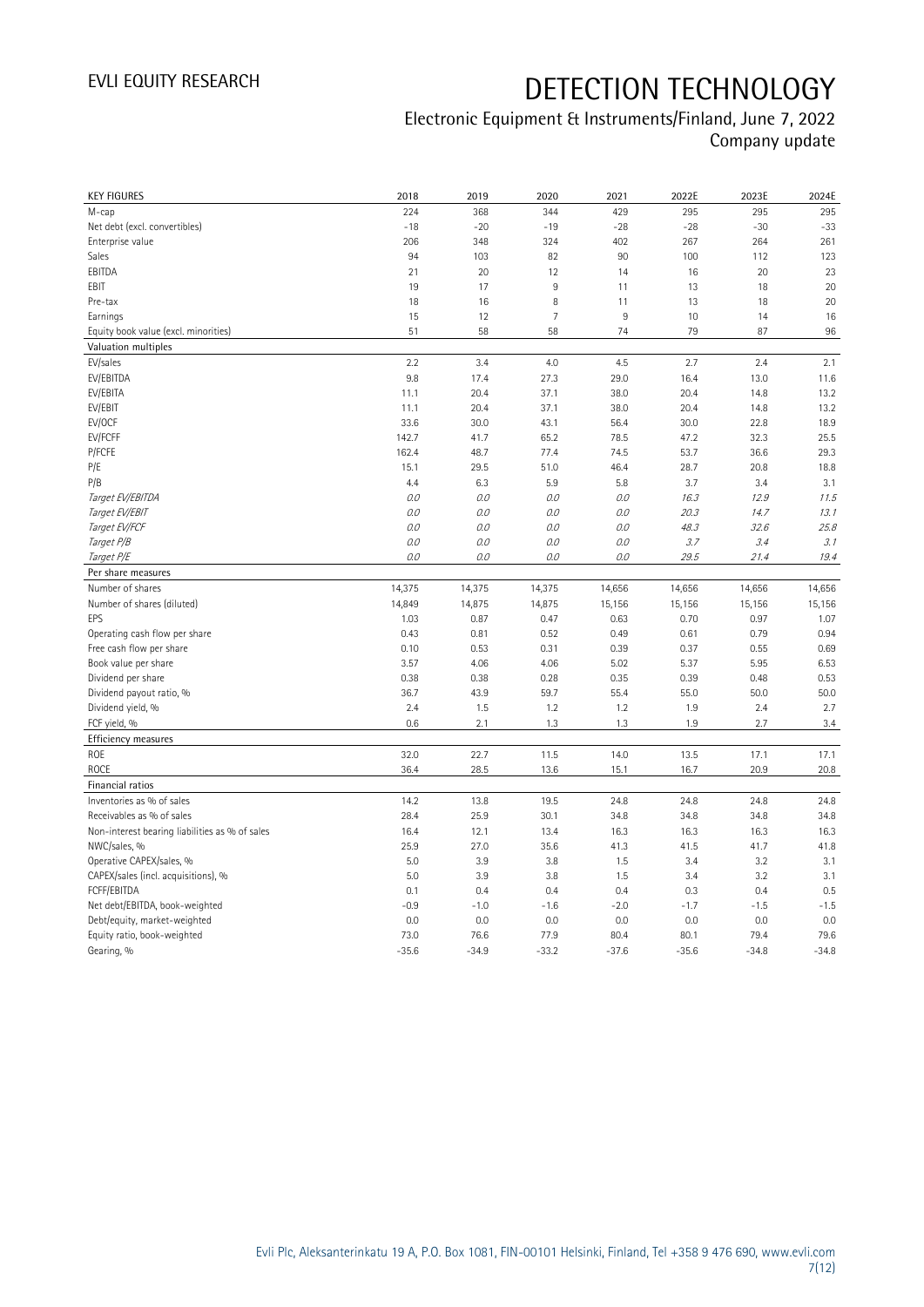### Electronic Equipment & Instruments/Finland, June 7, 2022 Company update

COMPANY DESCRIPTION: Detection Technology is a global provider of off-the-shelf and customized X-ray imaging solutions for medical, security and industrial applications. DT's product portfolio ranges from photodiodes to complete detector systems with ASICs, electronics, mechanics and software. The company was established in 1991 and it listed on Nasdaq First North Finland in 2015. The company is headquartered in Finland and has volume production in Beijing, China. Detection Technology has over 500 employees in Finland, China, France and USA, serving 260 active customers in over 40 countries.

INVESTMENT CASE: Demand for Detection Technology's detector solutions is increasing due to expansion of healthcare to a wider share of population in the emerging economies, aging population, growth in travelling and freight transport, urbanization, increased security concerns and increasing need for X-ray imaging applications in industrial inspection. We see investment case attractive due to strong market drivers, especially in China, as well as DT's compelling strategy and execution capabilities, which should enable DT to grow faster than the market and maintain above target level margins. Due to its proximity to the fastest growing market China and inexpensive valuation, DT could be also become an acquisition target.

| <b>OWNERSHIP STRUCTURE</b>                   | <b>SHARES</b> | <b>EURm</b> | 0/0   |
|----------------------------------------------|---------------|-------------|-------|
| Ahlstrom Capital Bv                          | 5,280,167     | 106.131     | 36.0% |
| Skandinaviska Enskilda Banken AB             | 1,607,818     | 32.317      | 11.0% |
| OP-Finland Fund                              | 617,376       | 12.409      | 4.2%  |
| Sijoitusrahasto Aktia Capital                | 548,762       | 11.030      | 3.7%  |
| Varma Mutual Pension Insurance Company       | 515,000       | 10.352      | 3.5%  |
| Ilmarinen Mutual Pension Insurance Company   | 435,737       | 8.758       | 3.0%  |
| Martola Hannu Veikko                         | 431,690       | 8.677       | 2.9%  |
| Evli Finnish Small Cap Fund                  | 387,925       | 7.797       | 2.6%  |
| SEB Finland Small Cap Investment Fund        | 315,604       | 6.344       | 2.2%  |
| Op-Suomi Mikroyhtiöt -Erikoissijoitusrahasto | 248,769       | 5.000       | 1.7%  |
| Ten largest                                  | 10,388,848    | 208.816     | 71%   |
| Residual                                     | 4,267,082     | 85.768      | 29%   |
| Total                                        | 14,655,930    | 294.584     | 100%  |

EARNINGS CALENDAR

August 03, 2022 Q2 report

OTHER EVENTS

#### COMPANY MISCELLANEOUS

CFO: Petri Hiljanen Tel: +358 20 766 9700 IR: Johanna Tarkiainen

CEO: Hannu Martola Elektroniikkatie 10, 90590 Oulu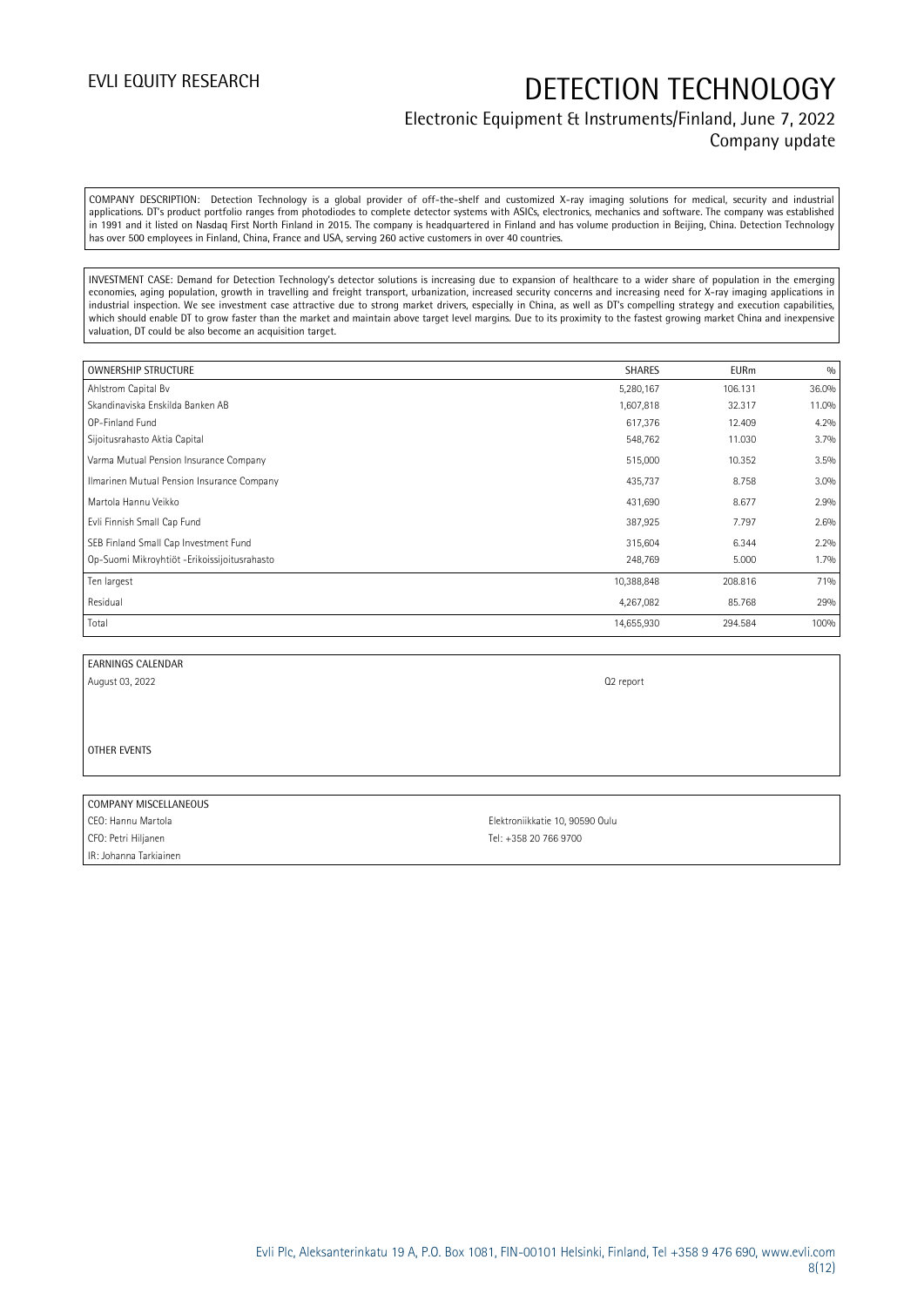## Electronic Equipment & Instruments/Finland, June 7, 2022

Company update

DEFINITIONS

| P/E                                                                                                                                       | EPS                                                                                                   |
|-------------------------------------------------------------------------------------------------------------------------------------------|-------------------------------------------------------------------------------------------------------|
| Price per share<br>Earnings per share                                                                                                     | Profit before extraord. items and taxes-income taxes + minority interest<br>Number of shares          |
| P/BV                                                                                                                                      | <b>DPS</b>                                                                                            |
| Price per share<br>Shareholders' equity + taxed provisions per share                                                                      | Dividend for the financial period per share                                                           |
| Market cap                                                                                                                                | OCF (Operating cash flow)                                                                             |
| Price per share * Number of shares                                                                                                        | EBITDA - Net financial items - Taxes - Increase in working<br>capital - Cash NRIs ± Other adjustments |
| EV (Enterprise value)                                                                                                                     | FCF (Free cash flow)                                                                                  |
| Market cap + net debt + minority interest at market value -<br>share of associated companies at market value                              | Operating cash flow – operative CAPEX – acquisitions + divestments                                    |
| EV/Sales                                                                                                                                  | FCF yield, %                                                                                          |
| Enterprise value<br><b>Sales</b>                                                                                                          | Free cash flow<br>Market cap                                                                          |
| EV/EBITDA                                                                                                                                 | Operative CAPEX/sales                                                                                 |
| Enterprise value<br>Earnings before interest, tax, depreciation and amortization                                                          | Capital expenditure - divestments - acquisitions<br>Sales                                             |
| EV/EBIT                                                                                                                                   | Net working capital                                                                                   |
| Enterprise value<br>Operating profit                                                                                                      | Current assets - current liabilities                                                                  |
| Net debt                                                                                                                                  | Capital employed/Share                                                                                |
| Interest bearing debt - financial assets                                                                                                  | Total assets - non-interest bearing debt<br>Number of shares                                          |
| Total assets                                                                                                                              | Gearing                                                                                               |
| Balance sheet total                                                                                                                       | Net debt<br>Equity                                                                                    |
| Div yield, %                                                                                                                              | Debt/Equity, %                                                                                        |
| Dividend per share<br>Price per share                                                                                                     | Interest bearing debt<br>Shareholders' equity + minority interest + taxed provisions                  |
| Payout ratio, %                                                                                                                           | Equity ratio, %                                                                                       |
| Total dividends<br>Earnings before extraordinary items and taxes - income taxes + minority interest                                       | Shareholders' equity $+$ minority interest $+$ taxed provisions<br>Total assets - interest-free loans |
| ROCE, %                                                                                                                                   | CAGR, %                                                                                               |
| Profit before extraordinary items + interest expenses+ other financial costs<br>Balance sheet total - non-interest bearing debt (average) | Cumulative annual growth rate = Average growth per year                                               |
| ROE, %                                                                                                                                    |                                                                                                       |
| Profit before extraordinary items and taxes - income taxes<br>Shareholder's equity + minority interest + taxed provisions (average)       |                                                                                                       |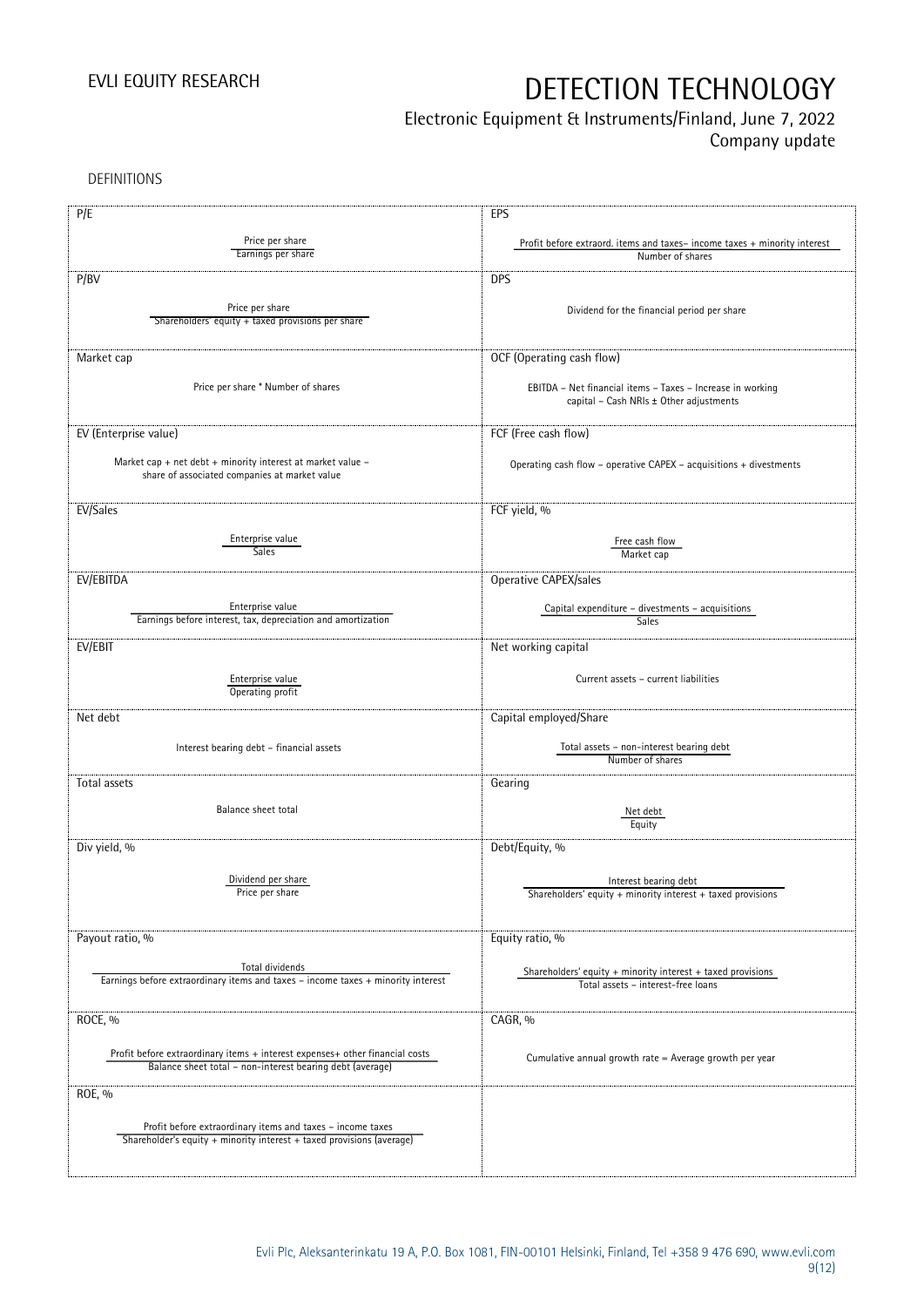### Electronic Equipment & Instruments/Finland, June 7, 2022 Company update

#### Important Disclosures

Evli Research Partners Plc ("ERP") uses 12-month target prices. Target prices are defined by utilizing analytical techniques based on financial theory including (but not limited to) discounted cash flow analysis and comparative valuation. The selection of valuation methods depends on different circumstances. Target prices may be altered on the basis of new information coming to light in the underlying company or changes in interest rates, changes in foreign exchange rates, other securities prices or market indices or outlook for the aforementioned factors or other factors that may change the conditions of financial markets. Recommendations and changes by analysts are available at [Analysts' recommendations and ratings revisions](https://research.evli.com/JasperAllModels.action?authParam=key;461&authParam=x;G3rNagWrtf7K&authType=3). Investment recommendations are defined as follows: Target price compared to share price Recommendation<br>CELL CALLO 06 < -10 % SELL  $-10 - (+10) \%$  HOL<br>  $> 10 \%$  BUY  $> 10\%$ ERP's investment recommendation of the analyzed company is updated at least 2 times per year. 58% 60% 50% 40% 27% 30% 20% 15% 10% 0% Sell Hold Buy

The graph above shows the distribution of ERP's recommendations of companies under coverage in 11th of May 2020. If recommendation is not given, it is not mentioned here.

#### Name(s) of the analyst(s): Heikura

This research report has been prepared by Evli Research Partners Plc ("ERP" or "Evli Research"). ERP is a subsidiary of Evli Plc. Production of the investment recommendation has been concluded on 7.6.2022, 09:05. This report has been published on 7.6.2022, 09:20.

None of the analysts contributing to this report, persons under their guardianship or corporations under their control have a position in the shares of the company or related securities.

The date and time for any price of financial instruments mentioned in the recommendation refer to the previous trading day's closing price(s) unless otherwise stated in the report.

Each analyst responsible for the content of this report assures that the expressed views accurately reflect the personal views of each analyst on the covered companies and securities. Each analyst assures that (s)he has not been, nor are or will be, receiving direct or indirect compensation related to the specific recommendations or views contained in this report.

Companies in the Evli Group, affiliates or staff of companies in the Evli Group, may perform services for, solicit business from, hold long or short positions in, or otherwise be interested in the investments (including derivatives) of any company mentioned in the publication or report.

Neither ERP nor any company within the Evli Group have managed or co-managed a public offering of the company's securities during the last 12 months prior to, received compensation for investment banking services from the company during the last 12 months prior to the publication of the research report.

ERP has signed an agreement with the issuer of the financial instruments mentioned in the recommendation, which includes production of research reports. This assignment has a limited economic and financial impact on ERP and/or Evli. Under the assignment ERP performs services including, but not limited to, arranging investor meetings or –events, investor relations communication advisory and production of research material.

ERP or another company within the Evli Group does not have an agreement with the company to perform market making or liquidity providing services.

For the prevention and avoidance of conflicts of interests with respect to this report, there is an information barrier (Chinese wall) between Investment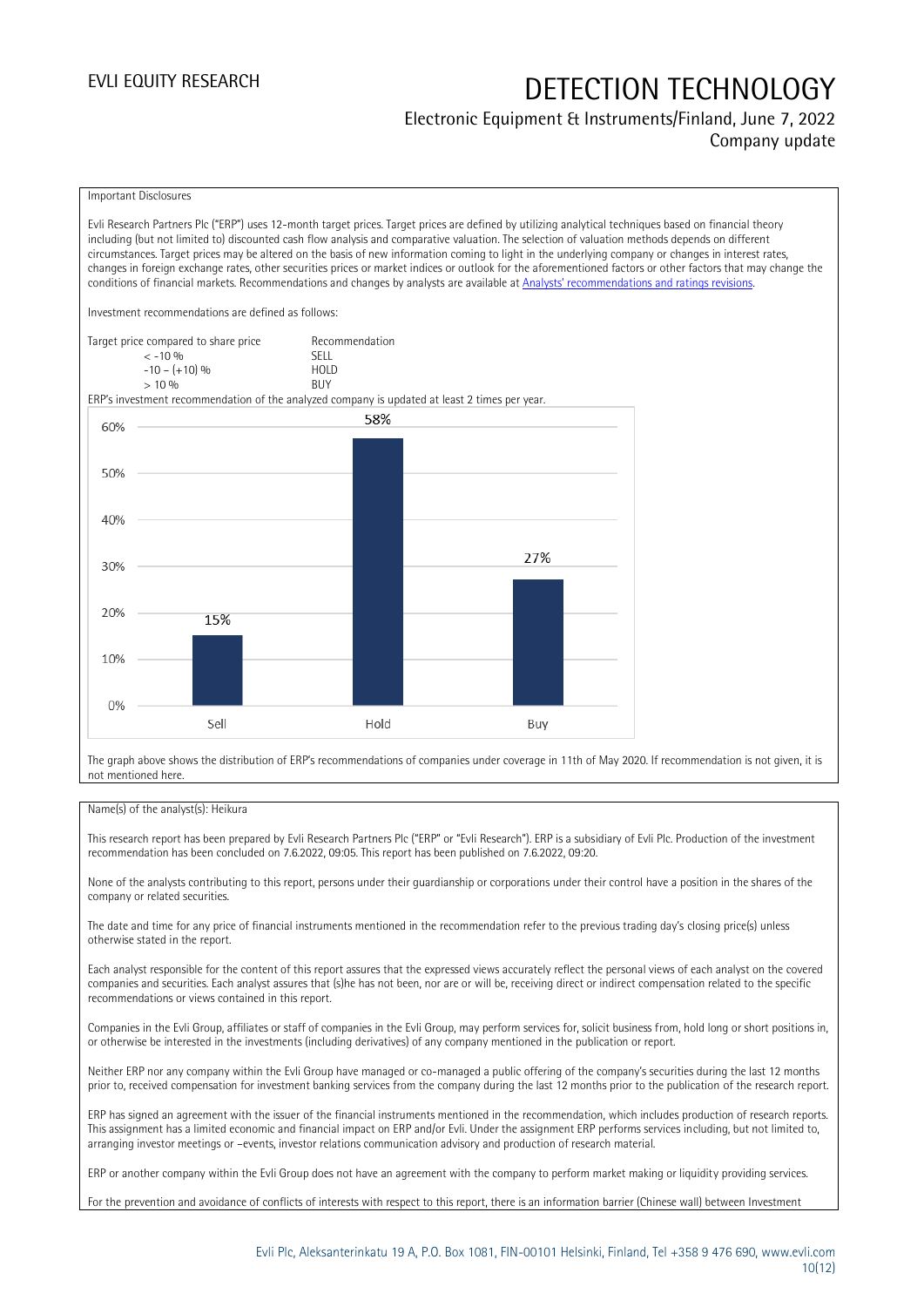### Electronic Equipment & Instruments/Finland, June 7, 2022 Company update

Research and Corporate Finance units concerning unpublished investment banking services to the company. The remuneration of the analyst(s) is not tied directly or indirectly to investment banking transactions or other services performed by Evli Plc or any company within Evli Group.

This report has not been disclosed to the company prior to its dissemination.

This report is provided and intended for informational purposes only and may not be used or considered under any circumstances as an offer to sell or buy any securities or as advice to trade any securities.

This report is based on sources ERP considers to be correct and reliable. The sources include information providers Reuters and Bloomberg, stock-exchange releases from the companies and other company news, Statistics Finland and articles in newspapers and magazines. However, ERP does not guarantee the materialization, correctness, accuracy or completeness of the information, opinions, estimates or forecasts expressed or implied in the report. In addition, circumstantial changes may have an influence on opinions and estimates presented in this report. The opinions and estimates presented are valid at the moment of their publication and they can be changed without a separate announcement. Neither ERP nor any company within the Evli Group are responsible for amending, correcting or updating any information, opinions or estimates contained in this report. Neither ERP nor any company within the Evli Group will compensate any direct or consequential loss caused by or derived from the use of the information represented in this publication.

All information published in this report is for the original recipient's private and internal use only. ERP reserves all rights to the report. No part of this publication may be reproduced or transmitted in any form or by any means, electronic, mechanical, photocopying, recording or otherwise, or stored in any retrieval system of any nature, without the written permission of ERP.

This report or its copy may not be published or distributed in Australia, Canada, Hong Kong, Japan, New Zealand, Singapore or South Africa. The publication or distribution of this report in certain other jurisdictions may also be restricted by law. Persons into whose possession this report comes are required to inform themselves about and to observe any such restrictions.

Evli Plc is not registered as a broker-dealer with the U. S. Securities and Exchange Commission ("SEC"), and it and its analysts are not subject to SEC rules on securities analysts' certification as to the currency of their views reflected in the research report. Evli is not a member of the Financial Industry Regulatory Authority ("FINRA"). It and its securities analysts are not subject to FINRA's rules on Communications with the Public and Research Analysts and Research Reports and the attendant requirements for fairness, balance and disclosure of potential conflicts of interest. This research report is only being offered in U.S. by Auerbach Grayson & Company, LLC (Auerbach Grayson) to Major U.S. Institutional Investors and is not available to, and should not be used by, any U.S. person or entity that is not a Major U.S. Institutional Investor. Auerbach Grayson is a broker-dealer registered with the U.S. Securities and Exchange Commission and is a member of the FINRA. U.S. entities seeking more information about any of the issuers or securities discussed in this report should contact Auerbach Grayson. The securities of non-U.S. issuers may not be registered with or subject to SEC reporting and other requirements.

ERP is not a supervised entity but its parent company Evli Plc is supervised by the Finnish Financial Supervision Authority.